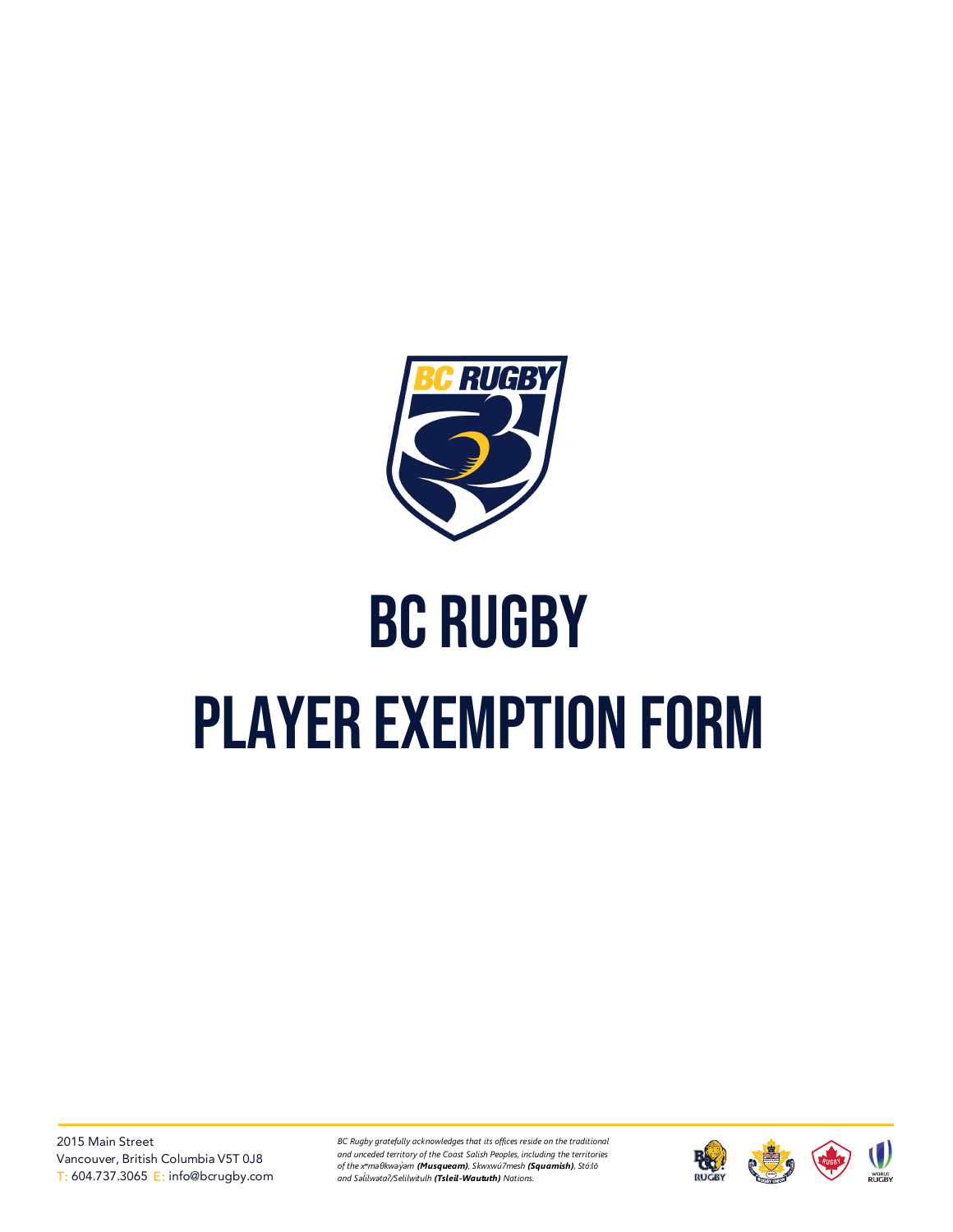

| Section 1-Player Information (PLEASE PRINT CLEARLY)                                                    |                      |                                                                                                                                                                                                                                                                                                                                                                                                   |                         |  |  |
|--------------------------------------------------------------------------------------------------------|----------------------|---------------------------------------------------------------------------------------------------------------------------------------------------------------------------------------------------------------------------------------------------------------------------------------------------------------------------------------------------------------------------------------------------|-------------------------|--|--|
| RC Registration #:<br>Full Name:<br><u> 1989 - Andrea Station Barbara, amerikan personal (h. 1989)</u> |                      |                                                                                                                                                                                                                                                                                                                                                                                                   |                         |  |  |
| Height (cm):                                                                                           | Weight (kg):         | Date of Birth (dd/mm/yyyy):                                                                                                                                                                                                                                                                                                                                                                       |                         |  |  |
|                                                                                                        |                      |                                                                                                                                                                                                                                                                                                                                                                                                   |                         |  |  |
| Requested Age/Gender Category:                                                                         |                      |                                                                                                                                                                                                                                                                                                                                                                                                   |                         |  |  |
|                                                                                                        |                      | <b>YES</b><br>Does the Requested Age/Gender Category Match Your Birth Date /Gender Identity?:                                                                                                                                                                                                                                                                                                     | <b>NO</b>               |  |  |
| Reason for Requesting Player Exemption:                                                                |                      | <u>a sa barang sa mga sangang nagarang sa mga sangang ng mga sangang ng mga sangang ng mga sangang ng mga sangang</u>                                                                                                                                                                                                                                                                             |                         |  |  |
| Section 2 - Assessing Coach Information and Assessment (PLEASE PRINT CLEARLY)                          |                      |                                                                                                                                                                                                                                                                                                                                                                                                   |                         |  |  |
| Full Name:                                                                                             |                      | RC Registration #: \end{Database}                                                                                                                                                                                                                                                                                                                                                                 | NCCP#:                  |  |  |
| Rugby Ready Certified:     YES<br><b>INO</b><br>Highest Level Coaching Qualification:                  |                      |                                                                                                                                                                                                                                                                                                                                                                                                   |                         |  |  |
|                                                                                                        |                      | The above coaching qualifications MUST ALL be fully met in order for this application to be valid for the purpose of assessing an<br>exemption for the player to participate in Rugby in a different age/gender category.                                                                                                                                                                         |                         |  |  |
| proposed age/gender category.                                                                          |                      | The coach is to assess the player against the following four criteria using the factors for consideration listed in Appendix A of this form as<br>guidance. If the answer is NO to any of them, then the player SHALL NOT be considered capable of competing safely with players in the                                                                                                           |                         |  |  |
| <b>Physical Development</b>                                                                            |                      | Does the player's level of physical development allow the player to compete<br>safely with players in the requested age/gender category?                                                                                                                                                                                                                                                          | <b>NO</b><br><b>YES</b> |  |  |
| <b>Skill Level</b>                                                                                     | age/gender category? | Is the player's skill level comparable with other players in the requested                                                                                                                                                                                                                                                                                                                        | <b>YES</b><br><b>NO</b> |  |  |
| Level of Experience                                                                                    | gender category?     | Does the player have similar experience levels to compete with other<br><b>YES</b><br><b>NO</b><br>players at a comparable standard of competition in the requested age/                                                                                                                                                                                                                          |                         |  |  |
| <b>Competition Standard</b>                                                                            |                      | Is the standard of competition in the requested age/gender category<br>suitable to allow the player to compete safely?                                                                                                                                                                                                                                                                            | YES<br><b>NO</b>        |  |  |
|                                                                                                        |                      | This is to attest that the player's physical development, skill level and experience are such that the player is capable of competing<br>safely with players in the requested age/gender category. I have explained to the player and their parent/guardian that the player will<br>be competing with and against players in a different age/gender category and this may involve increased risk. |                         |  |  |
| Assessing Coach's Name                                                                                 |                      | <b>Assessing Coach's Signature</b>                                                                                                                                                                                                                                                                                                                                                                | Date of Assessment      |  |  |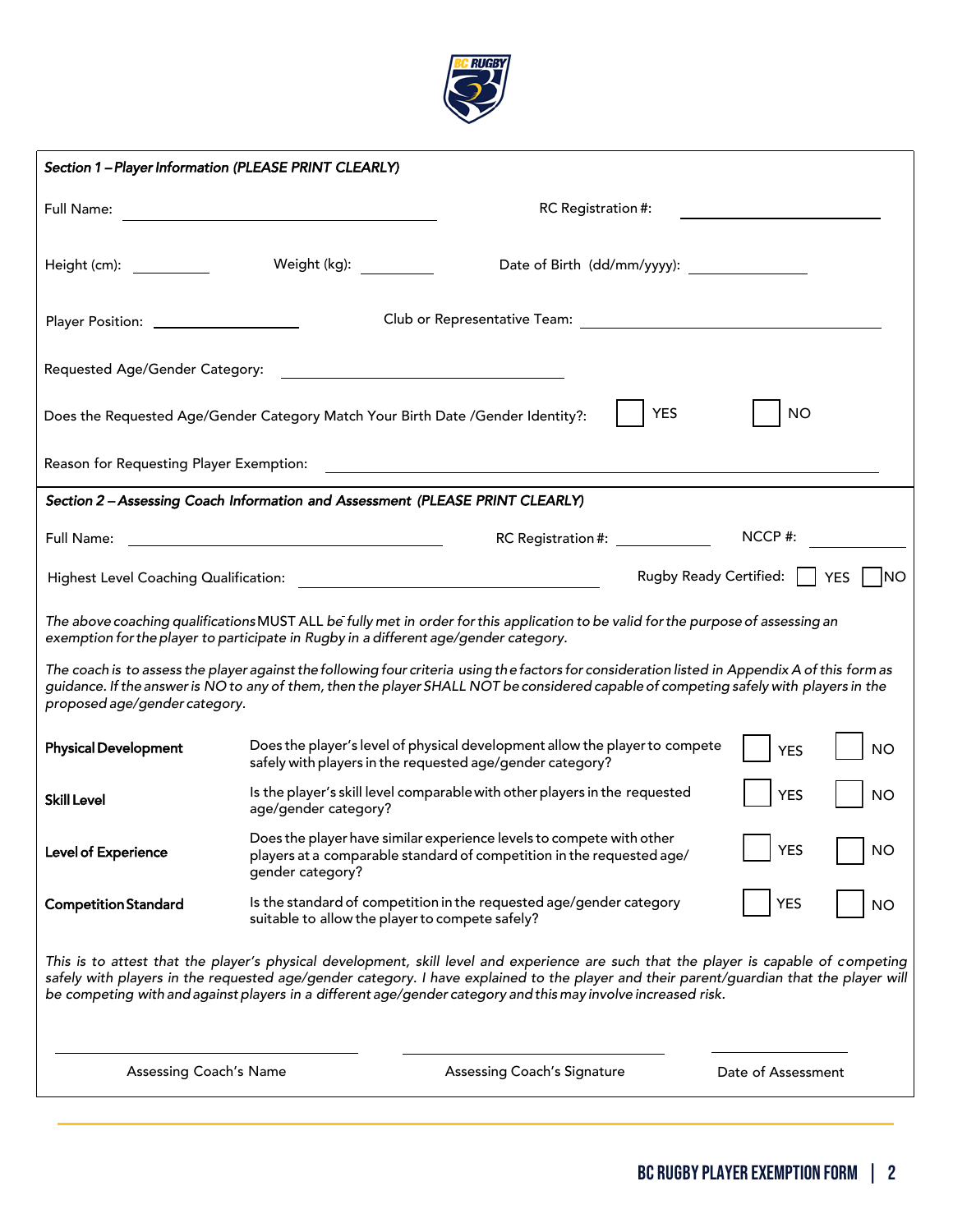

| Section 3-Physician or Sport Medicine Specialist or Athletic Therapist (PLEASE PRINT CLEARLY)                                                                                                                                                                                                                                                                                                                                                                                                                                                                                                                                                                                    |                                                   |                                         |      |
|----------------------------------------------------------------------------------------------------------------------------------------------------------------------------------------------------------------------------------------------------------------------------------------------------------------------------------------------------------------------------------------------------------------------------------------------------------------------------------------------------------------------------------------------------------------------------------------------------------------------------------------------------------------------------------|---------------------------------------------------|-----------------------------------------|------|
| This is to confirm that, based on my understanding of the physical and competitive environment expected for the player in the requested<br>age/gender category, an examination has indicated that they are physically capable of participating in that category.                                                                                                                                                                                                                                                                                                                                                                                                                 |                                                   |                                         |      |
| <b>Choose One:</b><br>Physician                                                                                                                                                                                                                                                                                                                                                                                                                                                                                                                                                                                                                                                  | <b>Sports Medicine Specialist</b>                 | <b>Athletic Therapist</b>               |      |
| Doctor/Specialist/Therapist's Name                                                                                                                                                                                                                                                                                                                                                                                                                                                                                                                                                                                                                                               |                                                   | Doctor/Specialist/Therapist's Signature | Date |
| Section 4 - Parent/Legal Guardian Information (PLEASE PRINT CLEARLY)                                                                                                                                                                                                                                                                                                                                                                                                                                                                                                                                                                                                             |                                                   |                                         |      |
| This is to confirm that:                                                                                                                                                                                                                                                                                                                                                                                                                                                                                                                                                                                                                                                         |                                                   |                                         |      |
| I am a parent or legal guardian of                                                                                                                                                                                                                                                                                                                                                                                                                                                                                                                                                                                                                                               |                                                   |                                         |      |
|                                                                                                                                                                                                                                                                                                                                                                                                                                                                                                                                                                                                                                                                                  | Player's Full Name                                |                                         |      |
| I understand that rugby is a contact sport and, like all contact sports, players are exposed to risk of injury. When playing with<br>and against players in different age/gender categories, the risk of injury to players generally increases.<br>The assessing coach has explained to my satisfaction that:<br>in their opinion, the player's physical development, skill level and experience is at a level that they are capable of<br>$\circ$<br>competing safely with other players in the requested age/gender category, even though the player's physical<br>development, skill level and experience may differ from that of the players they will play with or against. |                                                   |                                         |      |
| I have discussed the risks and the coach's assessment with the player.                                                                                                                                                                                                                                                                                                                                                                                                                                                                                                                                                                                                           |                                                   |                                         |      |
| I am satisfied with the medical assessment.                                                                                                                                                                                                                                                                                                                                                                                                                                                                                                                                                                                                                                      |                                                   |                                         |      |
| I may request the exemption to be revoked for safety reasons                                                                                                                                                                                                                                                                                                                                                                                                                                                                                                                                                                                                                     |                                                   |                                         |      |
|                                                                                                                                                                                                                                                                                                                                                                                                                                                                                                                                                                                                                                                                                  |                                                   |                                         |      |
| Parent/Guardian Name (Printed)                                                                                                                                                                                                                                                                                                                                                                                                                                                                                                                                                                                                                                                   | Parent/Guardian Signature                         |                                         | Date |
| All forms must be submitted to the BC Rugby office by using the e-mail and subject line:<br>Email: jtait@bcrugby.com                                                                                                                                                                                                                                                                                                                                                                                                                                                                                                                                                             | Subject Line: "BC Rugby Player Exemption Request" |                                         |      |

Before the player can play, they or their parent/guardian must get written confirmation from the BC Rugby office that the application has been approved.